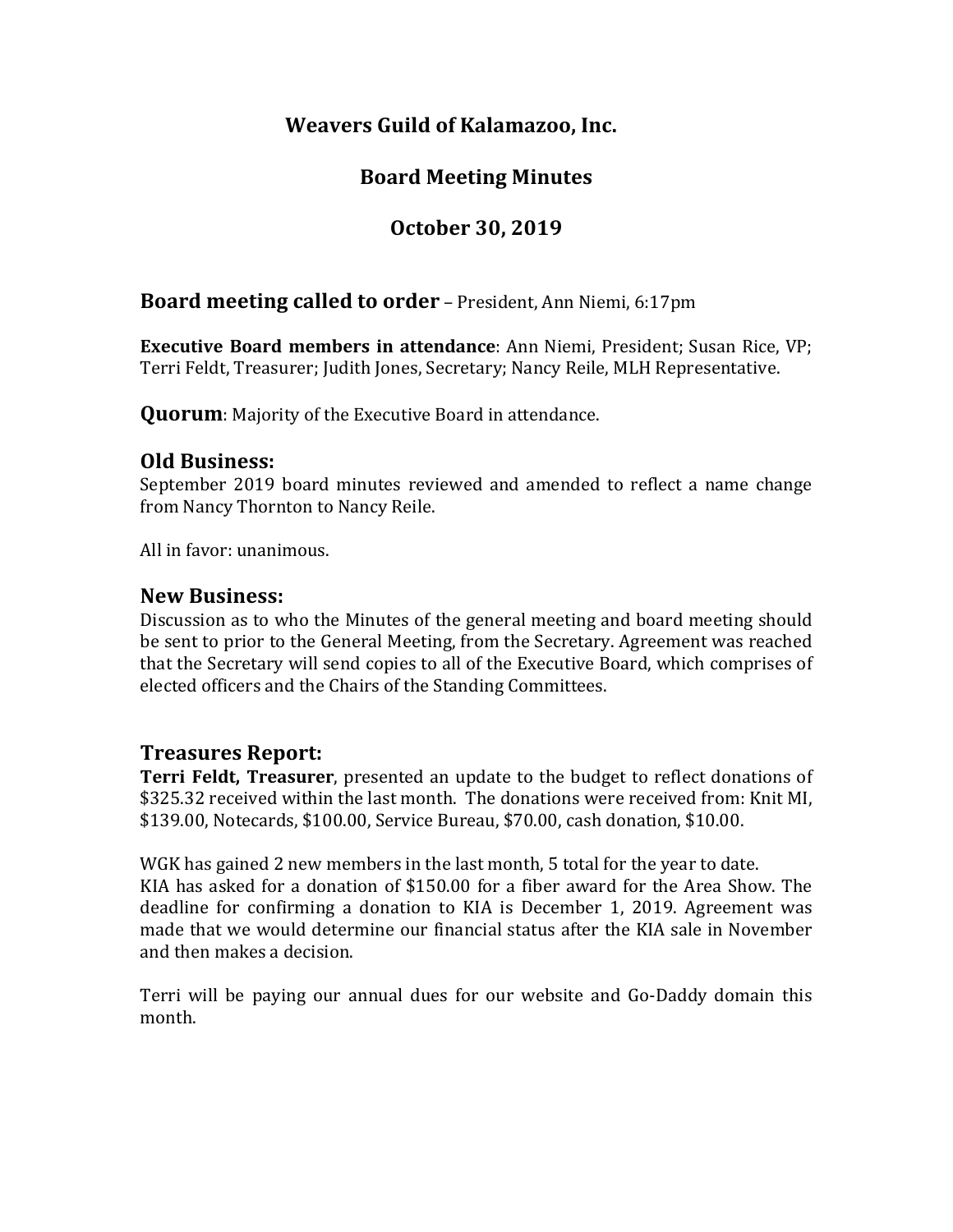# **Guest Speaker for November 2019 and Workshop update for May 2020.**

**Susan Rice, VP and Planning Committee Chair,** has confirmed arrangements for dinner and presentation with Rita Pettey's, our guest speaker in November. A request, as we move forward will be that guest speakers provide their own laptops; with the goal of preventing confusion with hookup and downloads of their presentation and interaction with our projector.

**May 2, 2020. Workshop "St Petersburg Chain Bracelet" by Jenny Schu** has 7 registered members. The workshop will accommodate 10. Susan Rice will be contacting outside guilds and groups this month in the hope we can fill the remaining 3 openings. The workshop information is posted on the WGK, MLH website and the Shuttle.

Discussion ensued as to what should be done if any extra money is taken from a workshop after all expenses have been covered. This discussion will be ongoing, as a decision was not made.

Note: as a non-profit organization we are required to have 2 years of expenses in reserve; together with the reality that we no longer have WAFA as a buffer for our budget and in keeping with our Mission Statement, any extra monies would be used to support our mission of education of members and the community.

## **Shuttle Deadline:**

#### Shuttle deadline is November 2, 2019 and December 1, 2019.

Application forms for the workshop will be taken out of the Shuttle. Forms will be available online. Terri will have 1 form available at the General meetings for members to copy if they do not have access to a printer.

## **MLH and WGK Handbook Samples.**

**Nancy Reile, MLH Representative**, will be coordinating our 50<sup>th</sup>anniversary Handbook sample weave for 2020-2021; along with the MLH sample weave for the 2019-2020 Handbook.

3 guild volunteers have signed up to help Nancy Reile with the WGK weaving. The loom will be setup in Nancy Reile's house. The weave planned structure is twill on an 8-shaft loom.

Additional volunteers are welcome. Contact Nancy Reile if you are interested.

Ann Niemi, President, has setup an 8-shaft table loom in her house to weave the MLH sampler. Nancy Reile thought the setting up of 2 looms would be much easier as well as 2 locations.